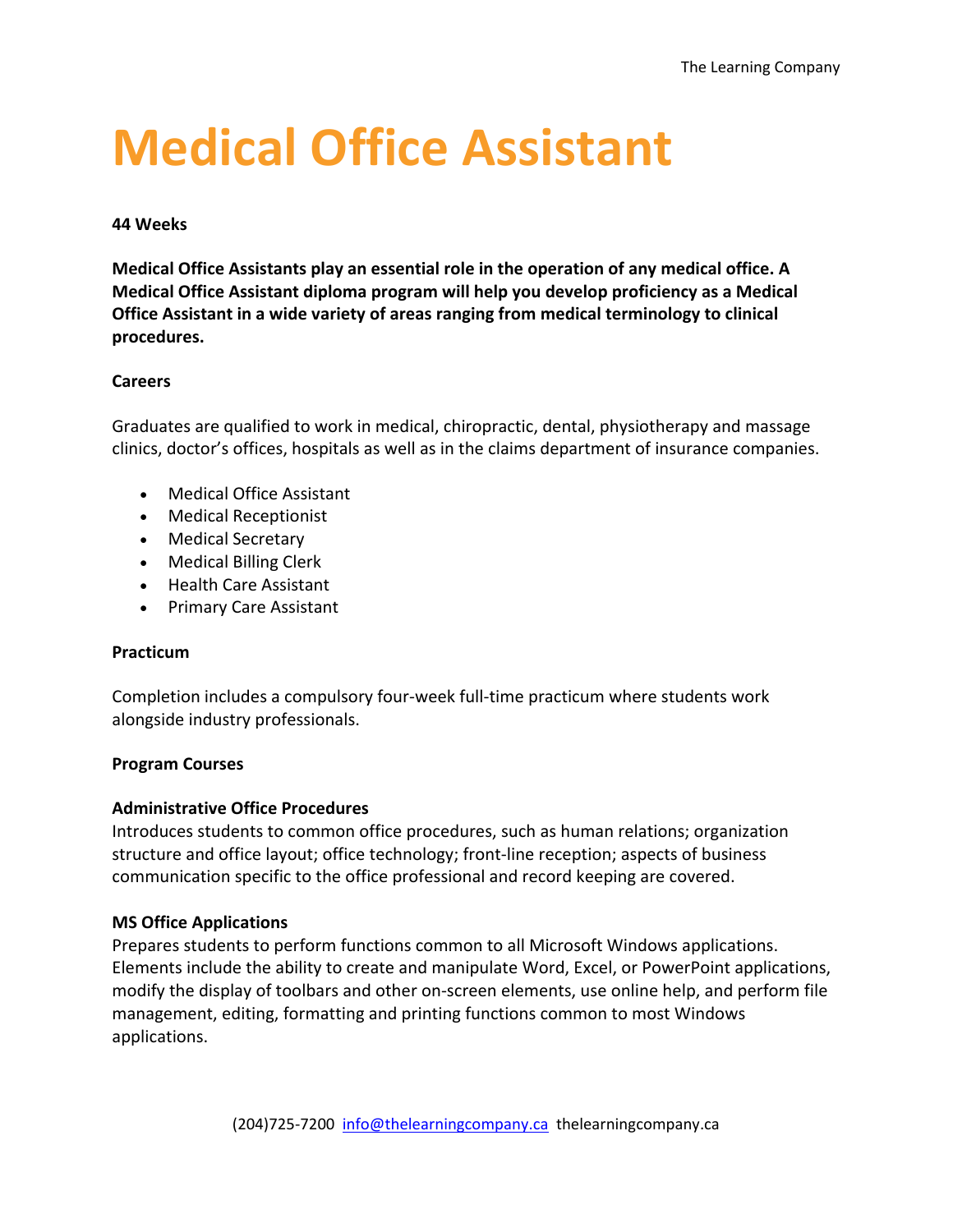# **Keyboarding**

Improves touch typing skills on a keyboard with a focus on improving speed and accuracy. This course increases job efficiency and an understanding of work station ergonomics.

# **Business Communications**

Explores the essential skills for basic business writing and professional interaction. This course also emphasizes the role technology plays in the workplace to enhance communication.

#### **Customer Service**

Provides a foundation for customer service, and focuses on building lifelong customer relationships through the development of positive customer care approaches.

# **Career Preparation**

Develops strategies for successful job searching, interviewing and career management.

# **Anatomy, Physiology, & Medical Terminology 1**

Explores how to deconstruct medical terms and use them appropriately in relation to the body's structures, functions and diseases.

# **Anatomy, Physiology, & Medical Terminology 2**

Prepares students to deconstruct medical terms and use them appropriately in relation to the body's structures, functions and diseases. This course is Part II of Medical Terminology, Anatomy & Physiology.

# **Billing & Coding**

Introduces students to billing and coding in medical facilities.

# **Clinical Procedures 1**

Provides students with understanding of variety of procedures and practical experiences in a clinical setting.

#### **Clinical Procedures 2**

Explores a variety of procedures and practical experiences in a clinical setting.

#### **Introduction to Human Resources**

Reviews human resource functions that assist an organization deliver value through proper management of the employee life cycle.

#### **Medical History, Law, & Ethics**

Introduces students to the medical code of ethics and the law that directs the medical community in everyday practices.